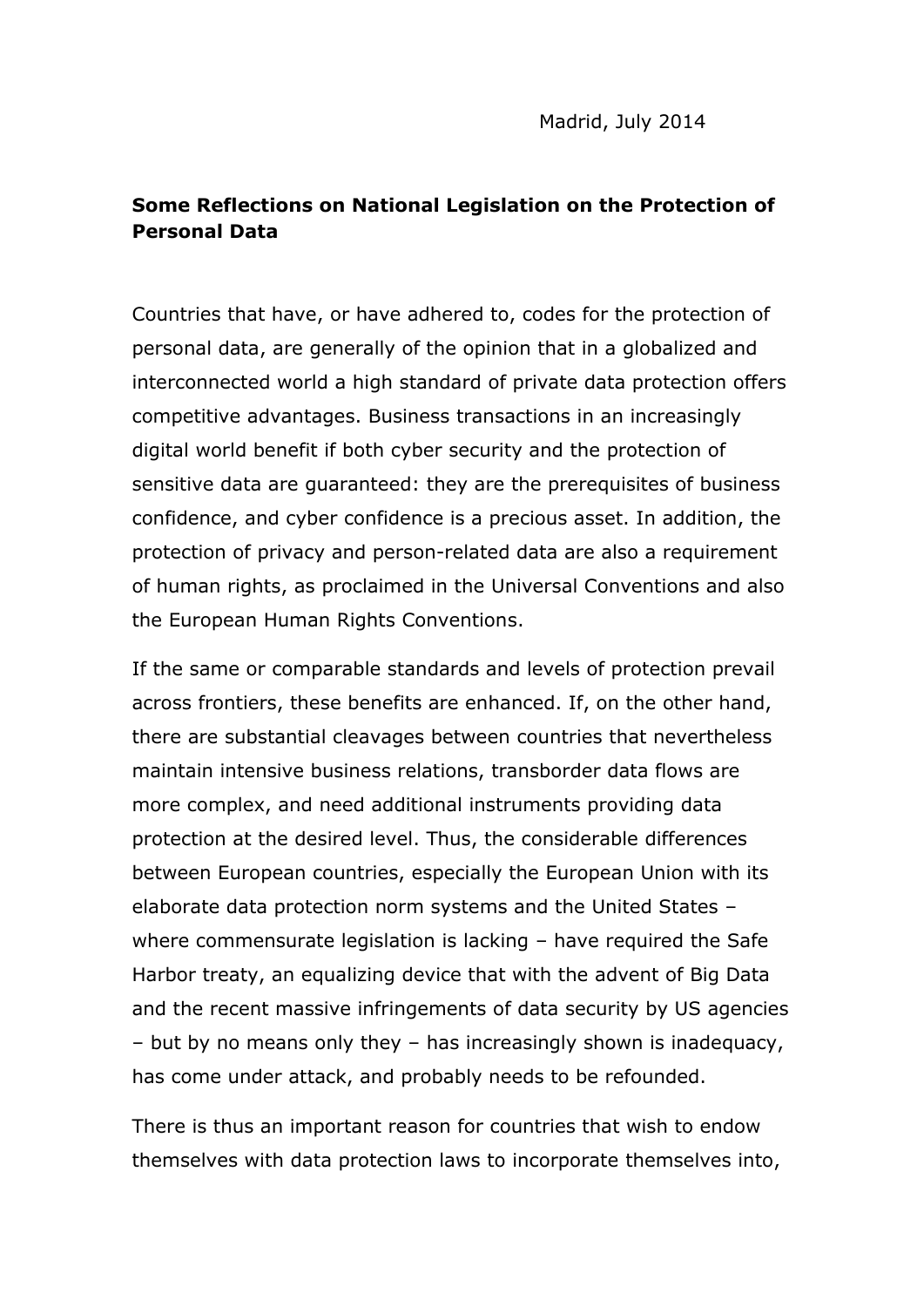or approximate, data protection systems already existing and applied in larger geographical contexts. The larger the area of uniform high data protection levels, the better for business, and the easier is transfrontier data use. In this connection, the OECD Guidelines on the Protection of Privacy and Transborder Data Flows of Personal Data, recently amended by OECD Council Decision, C(2013)79, and the Council of Europe European Data Protection Convention (Convention for the Protection of Individuals with Regards to Automatic Processing of Personal Data, CETS Nº 108) deserve attention. The OECD Guidelines are recommendatory, but the Council of Europe Convention is a Treaty, already in force for most of the CoE member countries, and some non-members. Perhaps the most relevant regulatory systems can be found in the European Union, where the Directive 95/46/CE of 1995 is in force and has been transposed by all member countries; it is also binding on the new members that have joined the Union since the adoption of the 1995 document. There is now in the EU member countries compatible and similar legislation maintaining a high level of data protection.

Before addressing the most recent attempts of the European Union since 2010 to revise and update the extant legislation, and to adjust it to the current developments (emergence of social networks, exponential growth of a digital society with unlimited connectivities, permeating all walks of life) a reminder as to the extent of the protection is in order. All documents cited refer to personal, personrelated data and thus do not cover business information or other nonperson data. They thus do not protect against data theft and espionage in a broader sense. Espionage is not sanctioned by international law. Spies –whether they try to collect personal or industrial data - are not likely to appear before an international court of justice; the only protective device being the Vienna Convention on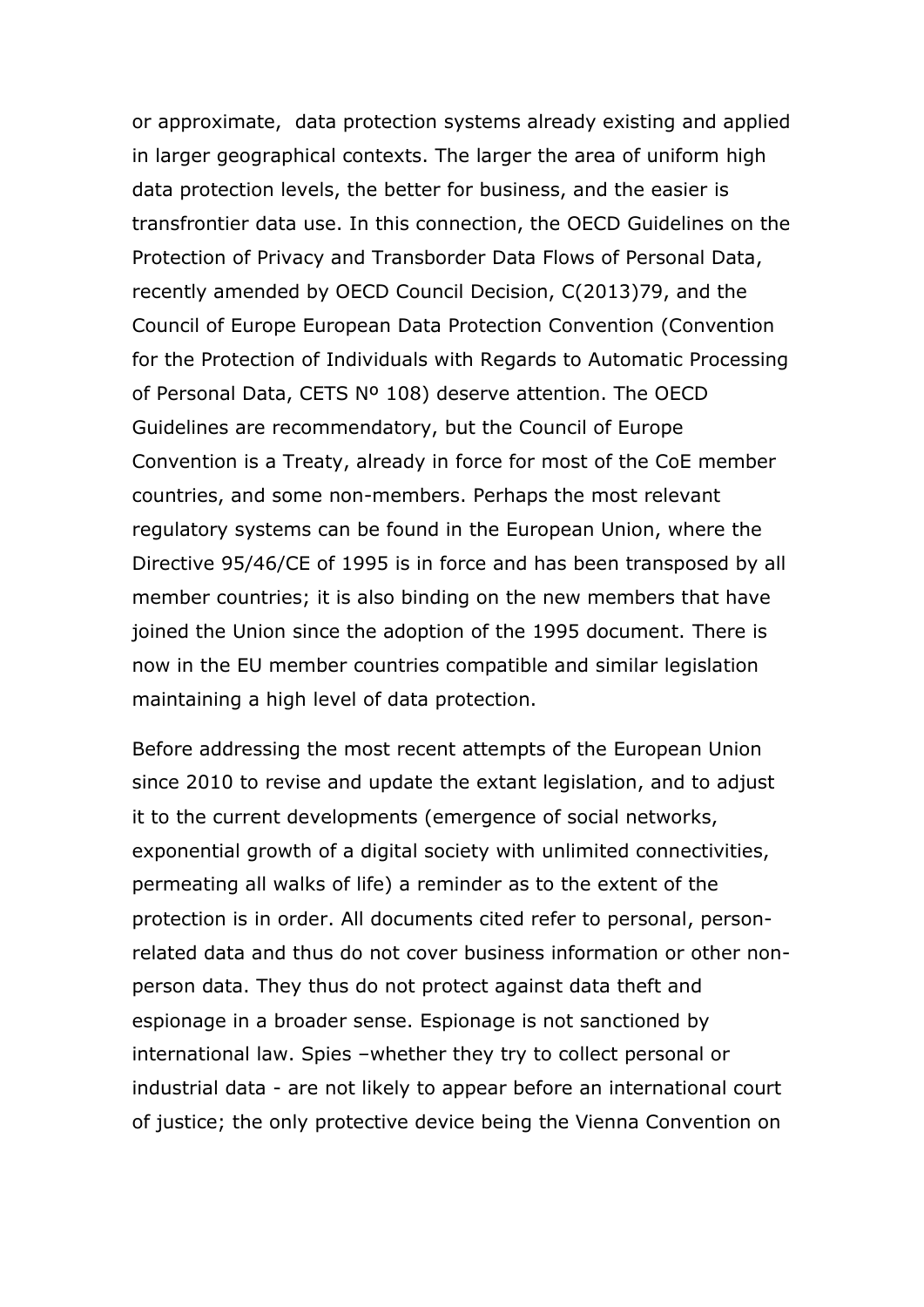diplomatic immunities, protecting the integrity of embassies and diplomatic baggage.

However, there are other legal instruments. In most digitally important countries the Budapest Convention on Cybercrime is in force and has informed national legislation; alternatively, countries that have not signed and ratified the Convention (nearly 50 countries have) have adopted very similar penal laws and law enforcements modes themselves. Any interference with the functioning or contents of a digital device or net structure is a cyber crime, and in countries that follow the *ex officio* principle in law enforcement, the state prosecution authorities have to act. Espionage and violation of privacy relating to non-personal data, especially industrial espionage, is practiced under the menace of penal sanction and civil liabilities for damage.

Reverting to the most topical European Union data protection move, it is important to study document COM(2012)11, the "Proposal for a Regulation of the European Parliament and of the Council on the protection of individuals with regard to the processing of personal data and on the free movement of such data (General Data Protection Regulation)". With its almost 150 pages, it is probably the most comprehensive legislative text on the subject, a true codification. Several features have to be noted.

In the first place, and distinct from the 1995 EU data protection directive, the proposal is for a regulation. Under EU law, regulations become immediate law in all member states, while a directive is binding only in its general policy lines, and has to be transposed individually in each member country. The new proposal will thus create a uniform corpus of data protection law for the entire Union.

And beyond. Past experience, also in other legal fields, has shown that European legislation, involving 28 highly industrialized countries